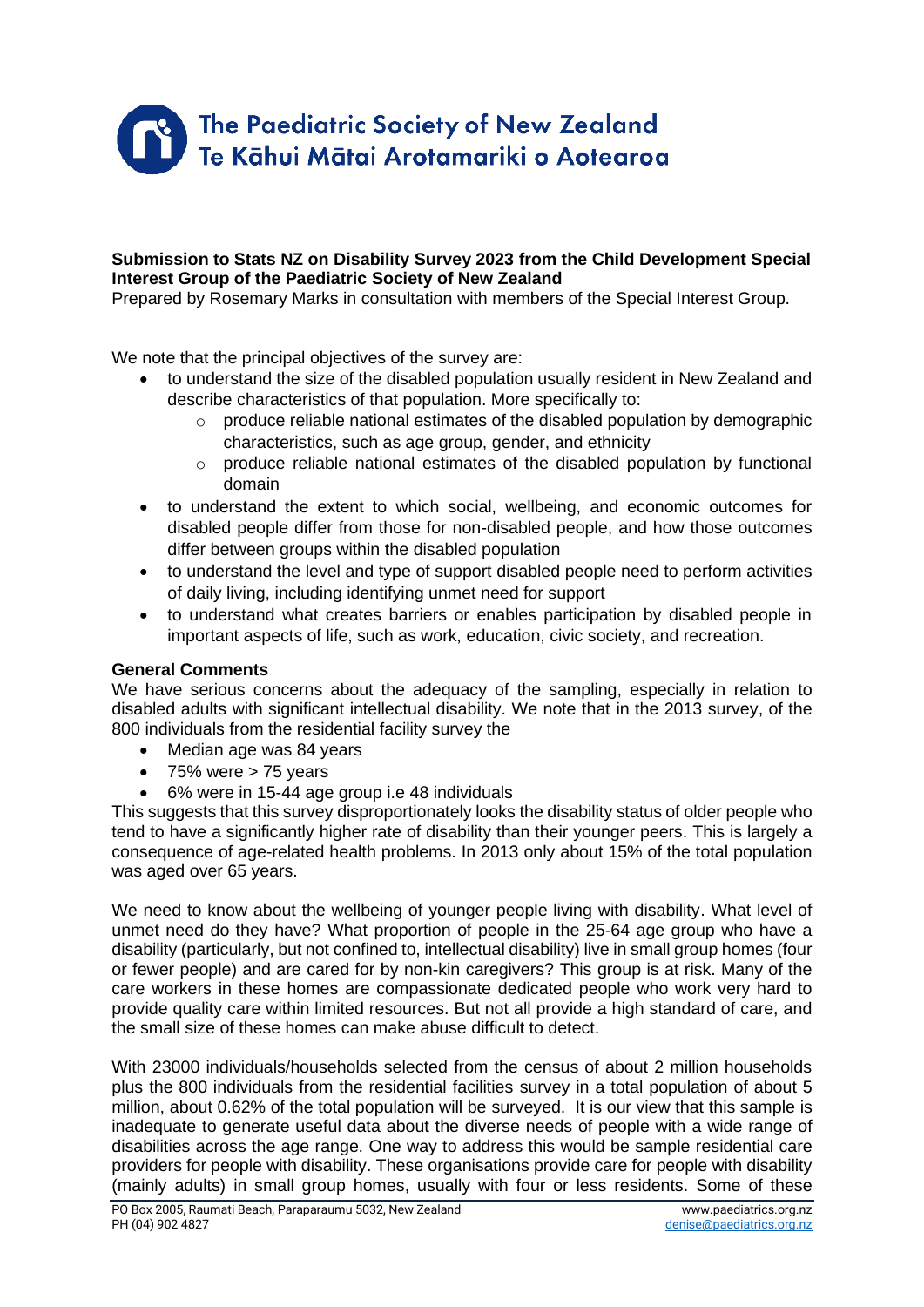organisations will have a large number of people in their care in total. Sampling these organisations as residential entities will provide data on people who would be missed by the household survey limit. They will include many of the people with the most severe disability, especially intellectual disability. They are cared for by a workforce which is poorly paid and has limited access to training and career progression. A proportion of the workforce will be somewhat transient, for example tertiary students working part-time.

There are several providers. The larger providers include IDEA services, Spectrum Care, NZCare Disability, te Roopu o Manukau, and Creative Abilities. Small providers may run only one or two facilities; these providers are less likely to have the infrastructure to provide comprehensive support of staff and residents.

### **Below are the specific questions we asked throughout this document. You do not need to answer all the questions, only those which are important to you.**

- **Question 1.** For what impairment types or functional domains do you need outputs from the survey? Please tell us if you think there are important subgroups or functional domains missing, or if you think any listed are not needed. Note that these are not medical conditions, they are aspects of functioning with which people may have difficulty.
	- We note that the impairments list does not include social and communication impairments; these are not the same as impairments in speaking/intellectual/psychiatric or psychosocial. Many people with Autism Spectrum Disorders (ASD) would not be picked up by the current list.
- **Question 2.** Are there any age groups that are particularly important to your use of the data? What are they and why do you need them?
	- We need to understand the needs of the following age groups
		- o Children and young people under the age of 21 years (also see Q3)
		- $\circ$  Rangatahi aged from 14-29 who are transitioning from parental/whānau care, the compulsory education sector, and child health services in to the adult world
		- $\circ$  Adults with disability up to the age of 64 years. Health and support service for this age group are very limited.
- **Question 3.** Would you find it useful for people aged 15 to 17 years to be counted as children or as adults? Why?
	- There is logic to including 15-17 year olds in the child age bracket, given that covers the education system to year 13.
	- Young people with significant disability who are supported by Ongoing Resourcing Scheme (ORS) funding may currently remain in the secondary education sector until the end of the year in which they turn 21.
	- We note that all child surveys are completed by a caregiving adult. We recommend that all child subjects who are able and willing to provide their own answers to some or all of the survey questions are enabled to do so. Most children over the age of 12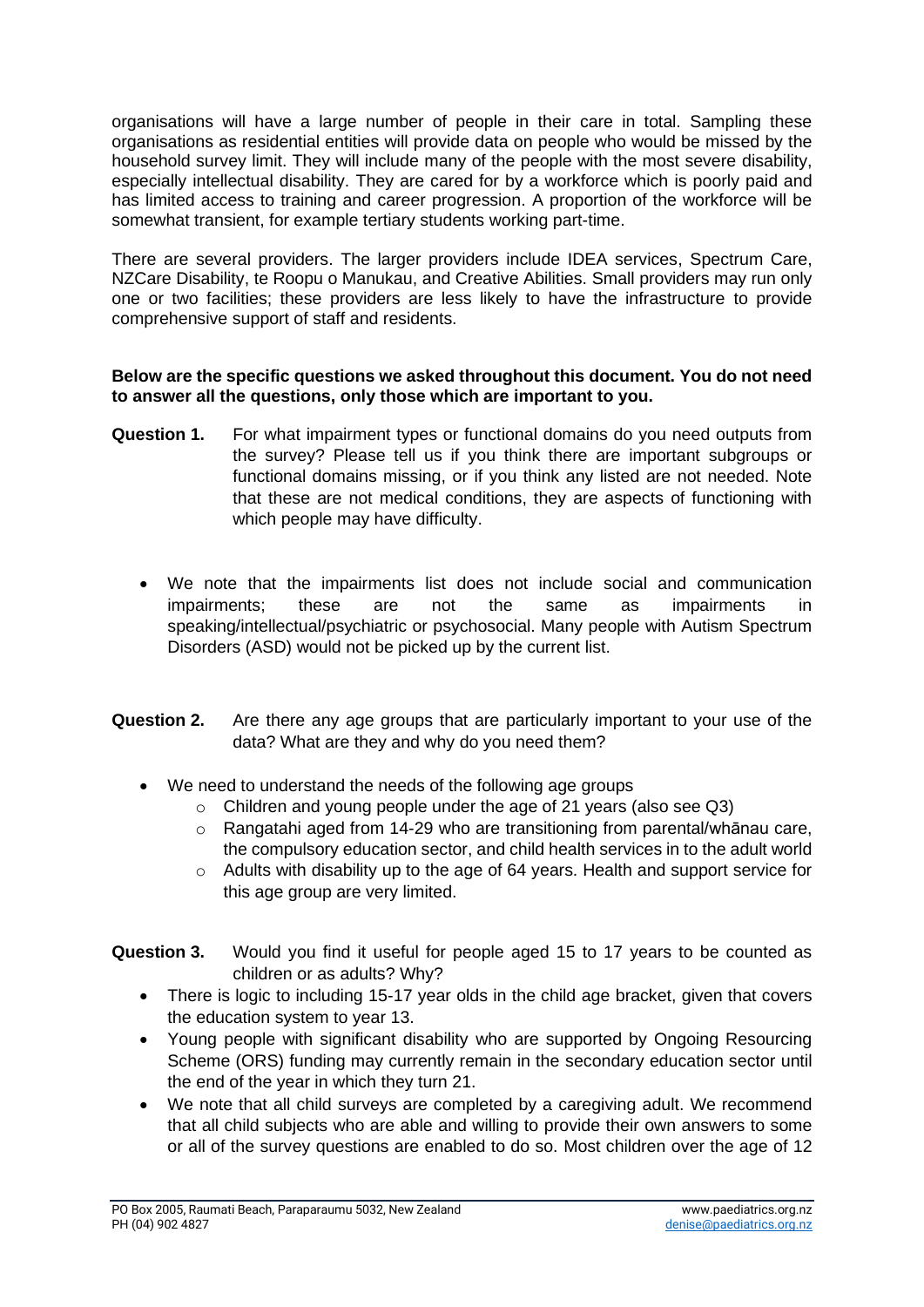years (and some younger) would be able to participate. Participation by the 15 plus age group is essential.

- The 0-2 age group also need consideration. It is important to recognise that many children who have a condition associated with disability will not be diagnosed/recognised in the first months or years of life.
- **Question 4.** Do you need information about disabled people who identify with an ethnic group other than Māori or European? What information do you need and why?
	- The Covid19 pandemic has taught us the importance of socio-economic, cultural and ethnicity factors in determining outcomes. It is essential to identify those who identify as pasifika and those who have refugee status. The latter have high rates of health (physical and mental) issues and disability.
	- We need to know whether these groups have poorer access to services including disability support, education and training, employment, health care and leisure activities.
	- We need to know whether they are more likely to suffer abuse than their able peers.
- **Question 5.** Do you need specific information about assistive equipment? What do you need to know and why?
	- We need to know how many people who need assistive equipment and/or housing modifications have been unable to access what they need
	- We need to know why their needs have not been met
		- $\circ$  e.g. in temporary housing
		- o e.g. live between two residences (e.g. as a result of custody arrangements) and only one residence modified
		- landlord has declined to have modifications made to property
	- Note that where modifications have been made or equipment (e.g. hoist) provided, a carer may still be needed to assist
	- We need to know what has not been provided and why, for example
		- $\circ$  Assistive equipment to manage challenging behaviours to ensure safety such as buggies and modified wheelchairs (note that Enable NZ are more likely to fund a wheelchair than a buggy for a child aged >5 years), carseats with antiescape buckles, walking harnesses.
		- o Equipment not funded through Ministry of Health because it does not fit Enable NZ criteria as seen as a "medical need" e.g. epilepsy, respiratory issues
		- o Equipment not funded because it is for rehabilitation but will have long-term benefits
		- o Communication devices
		- o Mobility devices.
		- $\circ$  Assistive equipment for children with Sensory Processing issues such as weighted blankets, compression clothing or tracking devices
		- $\circ$  Issues with joint funding e.g. Ministry of Health and Ministry of Education and lack of agreement.
- **Question 6.** Do you need specific information about household or general help? What do you need to know and why?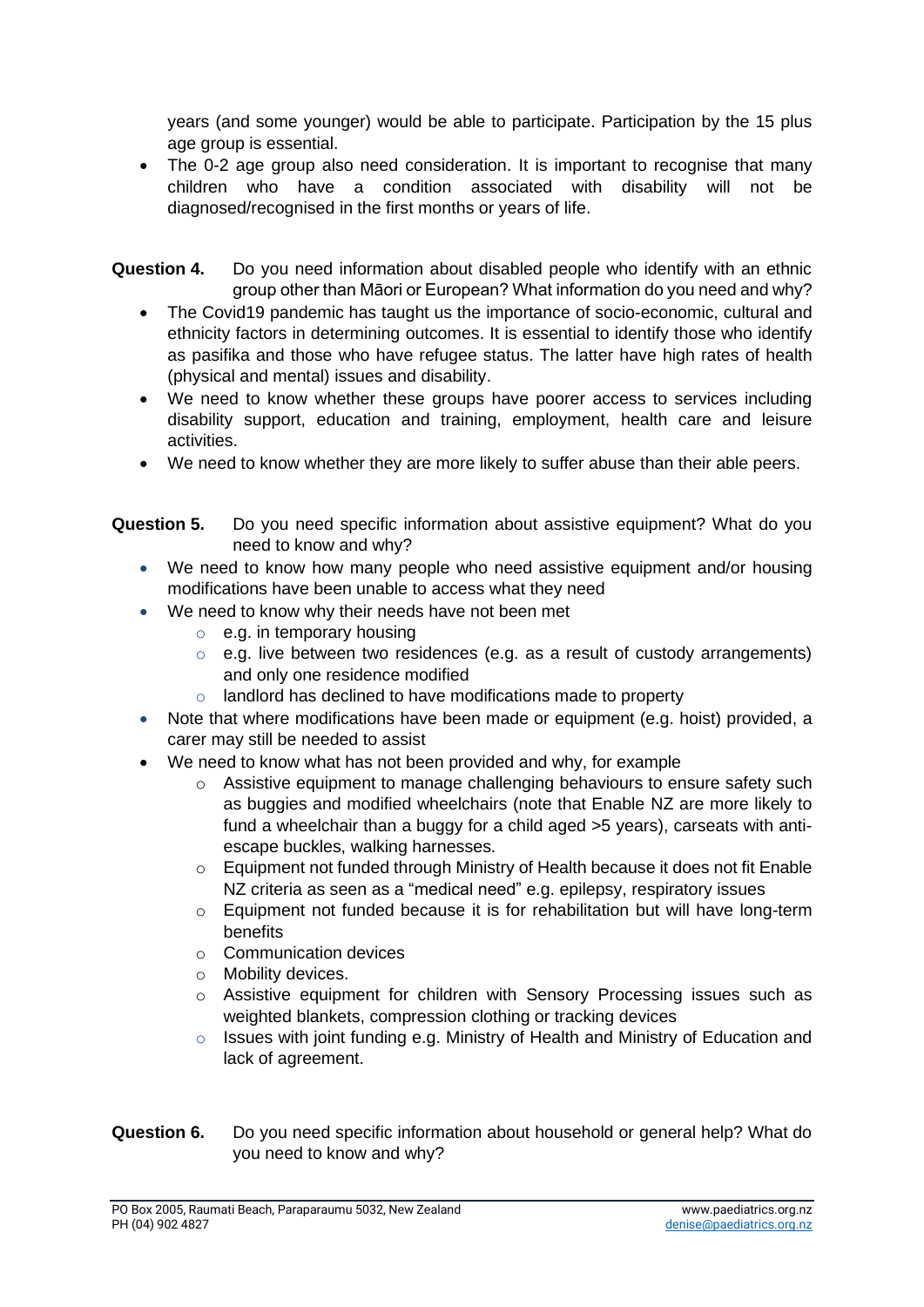- We have recommended that people living in small group homes are included in the sampling of residential facilities. These people may well be engaged in assisting with cooking and preparing meals and housework. This is entirely appropriate and contributes to enabling "an ordinary life". For this group the questions should be the same as for those living in private homes.
- This group of questions should include a question about support with healthcare. Some people with disability need regular support with procedures such as intermittent catheterisation or manual bowel evacuation e.g. as a result of a spinal injury or spina bifida.

## **Question 7.** Do you need specific information about health services? What do you need to know and why?

- The term "alternative healthcare worker" is not appropriate. It implies someone providing "alternative healthcare" or "alternative medicine" instead of "traditional" medicine. Many alternative healthcare providers are not subject to the HPCA Act which ensures public safety by regulating the activities of health professionals. It is important to obtain data on whether people with disabilities are using alternative or complementary (in addition to traditional healthcare) approaches, but we do not think this question would provide that information.
- It is **essential** to obtain data about access to allied health professionals such as physiotherapists, occupational therapists, speech language therapists, psychologists, behaviour specialists and mental health services. These are the professional groups who are most likely to make a positive difference to people's lives. Allied health professionals should be close to the top of the list directly after GP and primary health care nurse. Perhaps this is what is meant by other health professional? Medical specialist should read medical and/or surgical specialist.
- We need to know about access to diagnosis, so we recommend the following question: Have you/or your child had any difficulty accessing health diagnostic services?
- Has the person or their whānau experienced stress or difficulty in accessing health services?

**Question 8.** Do you need specific information about employment? What do you need to know and why?

- Again questions about employment are excluded for people in residential care; at least the question "whether they have a job" should be included.
- Employed people with disability who work limited hours should be asked whether the limitation is through personal choice, limitations imposed by their disability, or limitations imposed by their employer.
- See also Q 14 on employment for carers of children with disability.

**Question 9.** Do you need specific information about transport? What do you need to know and why?

- It is good to see comprehensive questions about transport.
- We would like to see public transport at the top of the transport questions
	- $\circ$  we note that we are in a climate crisis and use of private cars may/should become increasingly limited in the future. Therefore, public transport must become more accessible to people with disability.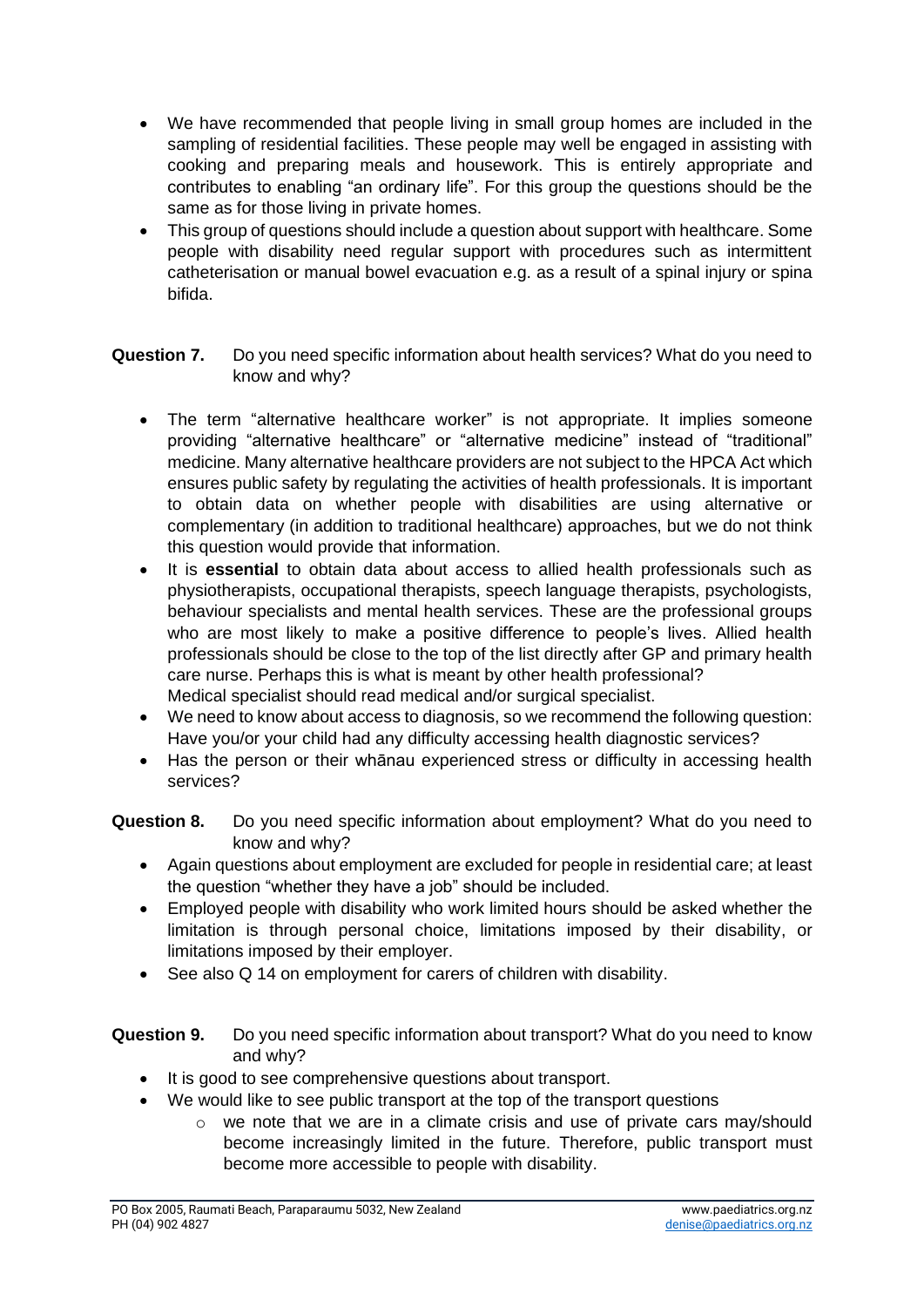- $\circ$  we would be interested to know how the definitions of short and long distance have been arrived at.
- Specifically for children we need to know about
	- Access to suitable car seats for children with disability, especially those with physical and/or behavioural issues.
	- o Access to modified carseat for whānau with modified wheelchair van. Example: funding declined because child could be transported in wheelchair at back of van. Child's aspiration (choking) risk seen as "medical need" therefore not meeting Enable NZ criteria.
	- o Exemptions e.g. disabling air bag so child with frequent epileptic seizures can be seated next to the driver for close monitoring.
- Specifically for rangatahi
	- $\circ$  Access to modification of vehicle to enable a young person to learn to drive if they are not funded through ACC.

| <b>Question 10.</b> Do you need specific information about housing? What do you need to know |
|----------------------------------------------------------------------------------------------|
| and why?                                                                                     |

- Insulation
- For those in rental accommodation number of moves in previous three years
- Time on social housing waitlist where applicable
- Availability and adequacy of housing modifications that meet the needs of the disabled person.
- "out of pocket" expenses for whānau where only limited modification is provided

# **Question 11.** Do you need specific information about education? What do you need to know and why?

- There are no questions specific to Early Childhood Education (ECE) provision. Considering that we know that ECE has very significant impact on future functioning, we need to know how this is working for young children with disability. This is where the most resource needs to be invested. Data can help to drive resourcing, Questions about access to ECE and the level of support needed and provided should be included in the survey for children aged <5 years.
- Current questions do not reflect current educational provision. For example, the question – "if they attend mainstream school, do they attend special education classes". More appropriate questions are outlined below.
- Type of educational provision (early childhood/primary/secondary/tertiary education)
- Need for additional support in education at early childhood/primary/secondary/tertiary education
- Type of educational support provided e.g.
	- $\circ$  ongoing resourcing scheme funding (ORS) and level/type of ORS support this may of course have changed by the time of the survey, but questions about what support is provided are likely to yield much more useful information than the vague question currently suggested – define special education class!
	- o in class support
	- o high health needs funding
	- o teacher aide funded from the school budget (including the Special Education Grant)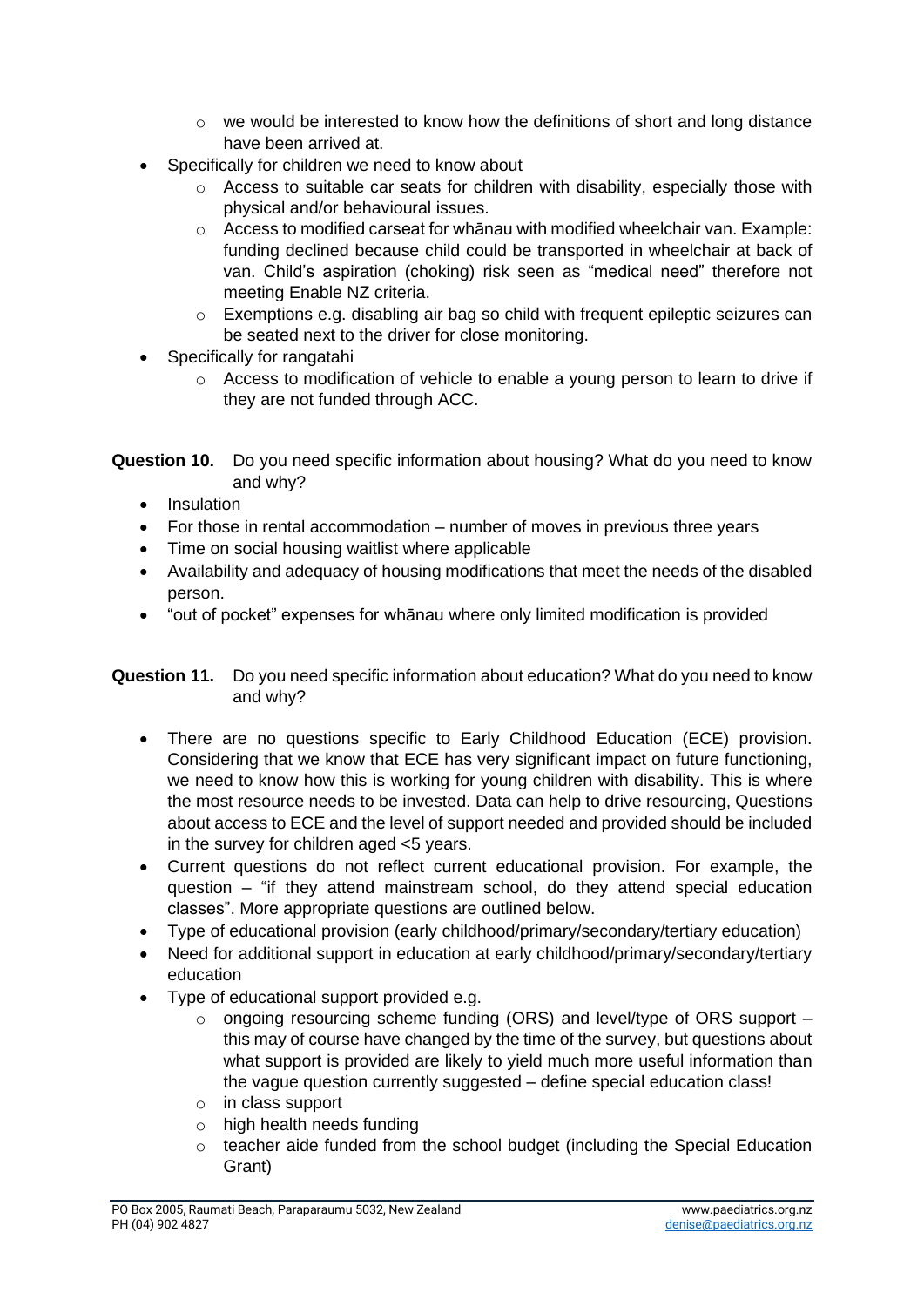- $\circ$  teacher aide funded by the parents or whānau
- o Specialist teacher input (e.g. vision resource teacher)
- Adequacy of support provided (degree of unmet need)
- When required, does the student receive adequate assistance from Allied Health Professionals (e.g. Physiotherapists) in their educational programme?
- School attendance and exclusion from school
- Has your child been unable to attend school fulltime? If no
	- o Is this because of health issues such as illness or fatigue
	- o Is this because there is not sufficient support at school
	- o Is this because your child has been excluded from school?
	- o How much school has your child missed in the last 12 months?

**Question 12.** Do you need specific information about leisure? What do you need to know and why?

- Leisure questions for children should be whānau centred
- The questions smack of white privilege. Questionnaires in any form change behaviour. Are people to be left thinking that they have failed their children because they have not organised art lessons?
- Surely a better approach is an open-ended question with coding of the answers?
- And if there must be a list and an order please start with "gone out with friends or family" and follow with "visited friends" or even more telling "been invited to a friend's house to play"
- and rather than "whether the child's impairment makes it difficult for them to play with other children" should be "are there barriers that make it difficult for them to play with other children/play sport/go away on holiday"
- Why are there no leisure questions for adults in residential care?
- **Question 13.** Do you need specific information about wellbeing? What do you need to know and why?
	- Wellbeing is important for everyone. Therefore, adults living in residential facilities must be included. Not to do so is to make an assumption that either adults in these facilities are unable to have opinions about their wellbeing or that their wellbeing is unimportant.

**Question 14.** Do you need specific information on the carers of disabled children? What do you need to know and why?

- The carer's self-assessed health status must include mental health status it is not clear from the information provided whether this is the case.
- Has the carer been prescribed medication to assist them with their mental wellbeing in the last 12 months?
- The carer's self-assessed marital status (rate of marital break-up of children with disability is variable – but important to know how much impact this has)
- Does the carer have support in their caregiving from another adult?
- Are they receiving respite through disability support or ACC?
- Is this support adequate?